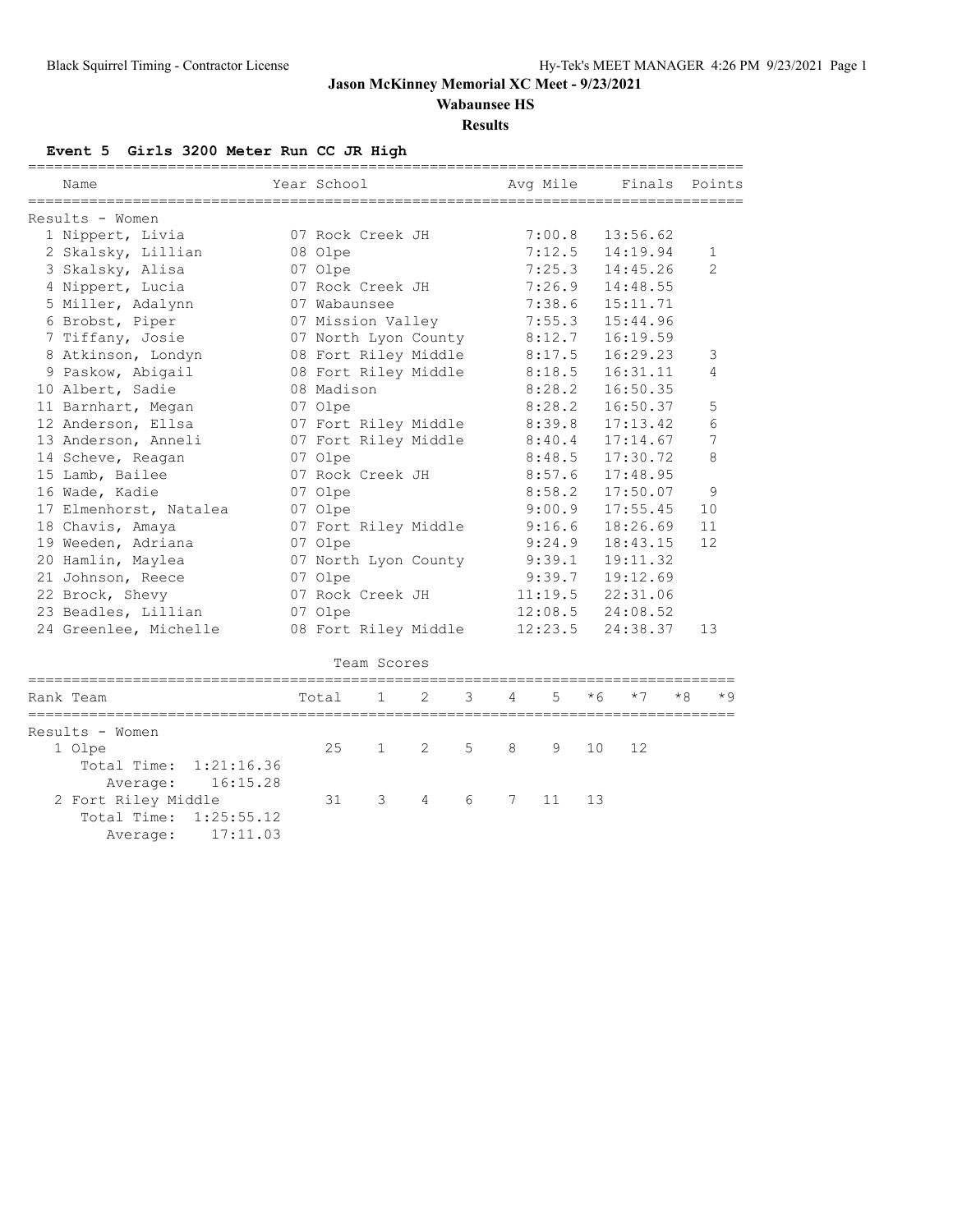**Wabaunsee HS**

#### **Results**

**Event 6 Boys 3200 Meter Run CC JR High**

| Name                   | Year School          | Avq Mile | __________________<br>Finals | Points         |
|------------------------|----------------------|----------|------------------------------|----------------|
| Results - Men          |                      |          |                              |                |
| 1 Arnold, Kaleb        | 08 Olpe              | 6:07.0   | 12:09.66                     |                |
| 2 Hunter, Aiden        | 07 Rock Creek JH     | 6:54.2   | 13:43.51                     | 1              |
| 3 Nelson, Dylan        | 07 Rock Creek JH     | 7:00.7   | 13:56.39                     | $\overline{2}$ |
| 4 Bohlen, Simeon       | 08 Rock Creek JH     | 7:08.9   | 14:12.65                     | $\mathfrak{Z}$ |
| 5 Simmons, Omarie      | 07 Fort Riley Middle | 7:12.6   | 14:20.04                     | 4              |
| 6 Windle, Ryker        | 07 Olpe              | 7:13.4   | 14:21.61                     |                |
| 7 Gomez, Kayden        | Madison              | 7:16.6   | 14:28.10                     |                |
| 8 Tonsor, Ethan        | 08 Rock Creek JH     | 7:16.6   | 14:28.14                     | 5              |
| 9 Greene, Jaylen       | 07 Fort Riley Middle | 7:21.1   | 14:37.06                     | 6              |
| 10 Heins, Levi         | 07 Olpe              | 7:22.6   | 14:39.98                     |                |
| 11 Ortega, Eli         | 08 Fort Riley Middle | 7:23.6   | 14:41.89                     | 7              |
| 12 Lawson, Julian      | 08 Fort Riley Middle | 7:25.5   | 14:45.71                     | 8              |
| 13 Jensen, Corbyn      | 08 Rock Creek JH     | 7:31.3   | 14:57.36                     | 9              |
| 14 Berggren, Mason     | 08 Rock Creek JH     | 7:38.9   | 15:12.45                     | 10             |
| 15 Atkins, Jake        | 07 Fort Riley Middle | 7:39.8   | 15:14.10                     | 11             |
| 16 Sperry, Ramsey      | 08 Mission Valley    | 7:43.0   | 15:20.51                     |                |
| 17 Cawah, Joewen       | 08 Fort Riley Middle | 7:43.9   | 15:22.36                     | 12             |
| 18 Russell, Corbin     | 07 Wabaunsee         | 7:46.6   | 15:27.62                     |                |
| 19 Musick, John        | 07 Olpe              | 7:48.8   | 15:32.10                     |                |
| 20 Dean, Octavian      | 08 Madison           | 8:14.7   | 16:23.68                     |                |
| 21 Kaminski, Devin     | 07 Fort Riley Middle | 8:17.9   | 16:30.03                     | 13             |
| 22 Kraut, Luis         | 07 Fort Riley Middle | 8:35.4   | 17:04.75                     |                |
| 23 Mckenzie, Jaiden    | 08 Fort Riley Middle | 8:35.6   | 17:05.04                     |                |
| 24 Lyons, Anthony      | 08 Fort Riley Middle | 8:35.7   | 17:05.26                     |                |
| 25 Cooper, Johnathan   | 07 Rock Creek JH     | 8:36.4   | 17:06.74                     | 14             |
| 26 McComb, Cooper      | 07 Rock Creek JH     | 8:39.6   | 17:13.01                     |                |
| 27 Gray, Ethan         | 08 Rock Creek JH     | 8:41.2   | 17:16.26                     |                |
| 28 Spade, Cooper       | 07 North Lyon County | 9:03.8   | 18:01.18                     | 15             |
| 29 Liebsch, Tyler      | 07 Rock Creek JH     | 9:04.5   | 18:02.53                     |                |
| 30 Gasche, Trace       | 07 North Lyon County | 9:16.0   | 18:25.55                     | 16             |
| 31 Bortnick, Nathan    | 07 Rock Creek JH     | 9:41.4   | 19:15.90                     |                |
| 32 Bennett, Evan       | 07 North Lyon County | 9:43.6   | 19:20.33                     | 17             |
| 33 Merrill, Jacob      | 07 North Lyon County | 9:45.3   | 19:23.78                     | 18             |
| 34 Blocker, David      | 07 Rock Creek JH     | 9:47.7   | 19:28.43                     |                |
| 35 Peterson, Jacob     | 07 St. Xavier        | 9:54.9   | 19:42.83                     |                |
| 36 Gates, Sawyer       | 07 Fort Riley Middle | 10:07.0  | 20:06.83                     |                |
| 37 Schneikert, Henry   | 07 North Lyon County | 10:17.5  | 20:27.74                     | 19             |
| 38 Tabor, Carter       | 07 Fort Riley Middle | 10:30.4  | 20:53.31                     |                |
| 39 Sherwood, Patrick   | 07 Fort Riley Middle | 10:42.9  | 21:18.20                     |                |
| 40 Thompson, Camden    | 08 Fort Riley Middle | 10:43.6  | 21:19.60                     |                |
| 41 Atwood, Lane        | 07 Mission Valley    | 10:48.1  | 21:28.56                     |                |
| 42 Ortiz-Mite, Matthew | 07 Fort Riley Middle | 11:09.1  | 22:10.42                     |                |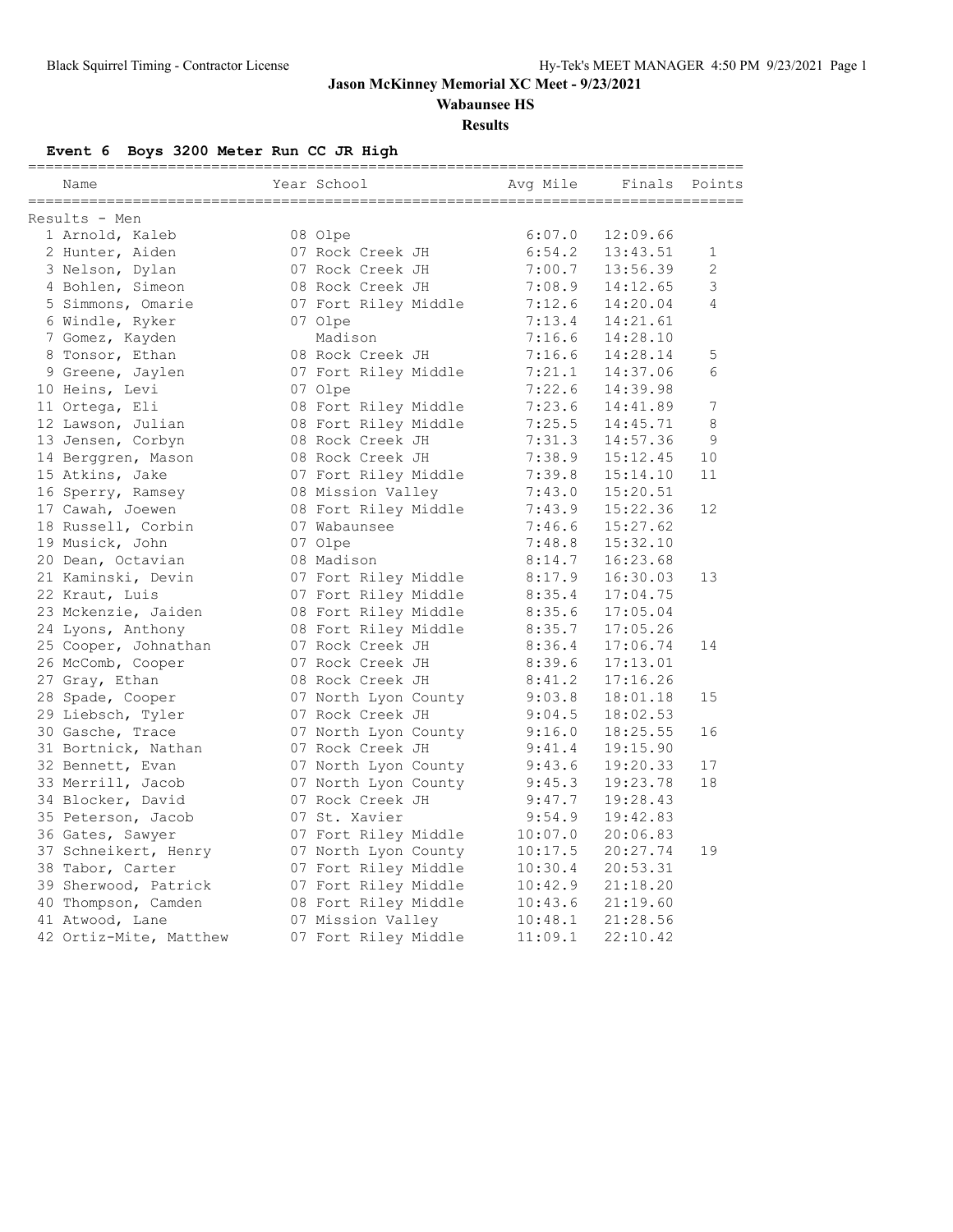### **Wabaunsee HS**

### **Results**

## **....Event 6 Boys 3200 Meter Run CC JR High**

| Team Scores              |       |  |                          |  |  |  |  |      |      |      |
|--------------------------|-------|--|--------------------------|--|--|--|--|------|------|------|
| Rank Team                | Total |  | $1 \t2 \t3 \t4 \t5 \t*6$ |  |  |  |  | $*7$ | $*8$ | $*9$ |
| Results - Men            |       |  |                          |  |  |  |  |      |      |      |
| 1 Rock Creek Junior High |       |  | 20 1 2 3 5 9 10 14       |  |  |  |  |      |      |      |
| Total Time: 1:11:18.05   |       |  |                          |  |  |  |  |      |      |      |
| Average: 14:15.61        |       |  |                          |  |  |  |  |      |      |      |
| 2 Fort Riley Middle      |       |  | 36 4 6 7 8 11 12 13      |  |  |  |  |      |      |      |
| Total Time: 1:13:38.80   |       |  |                          |  |  |  |  |      |      |      |
| Average: 14:43.76        |       |  |                          |  |  |  |  |      |      |      |
| 3 North Lyon County      |       |  | 85 15 16 17 18 19        |  |  |  |  |      |      |      |
| Total Time: 1:35:38.58   |       |  |                          |  |  |  |  |      |      |      |
| 19:07.72<br>Average:     |       |  |                          |  |  |  |  |      |      |      |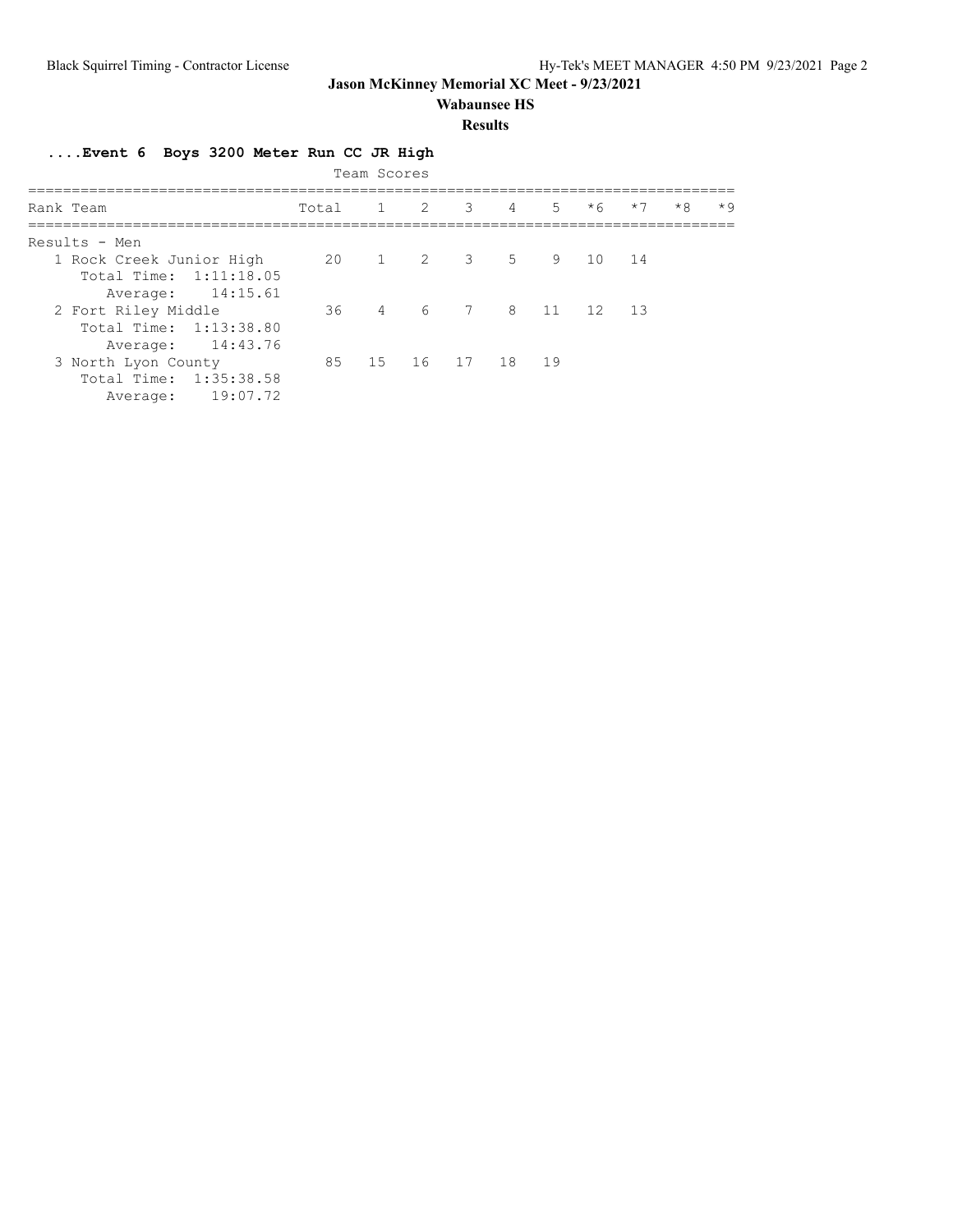**Wabaunsee HS**

#### **Results**

## **Event 2 Girls 5k Run CC Junior Varsity**

| Name              | Year School           | Avg Mile           | Finals Points |  |
|-------------------|-----------------------|--------------------|---------------|--|
|                   |                       |                    |               |  |
| Results - Women   |                       |                    |               |  |
| 1 Tatro, Mikynzie | 10 Junction City High | 9:36.0             | 27:16.23      |  |
| 2 Alderman, Emma  | 12 Wabaunsee          | 11:53.3            | 33:46.33      |  |
| 3 Pimpl, Olivia   | 12 Olpe               | 13:30.6            | 38:22.84      |  |
| 4 Dedmon, Faith   | 10 Olpe               | $14:02.6$ 39:53.78 |               |  |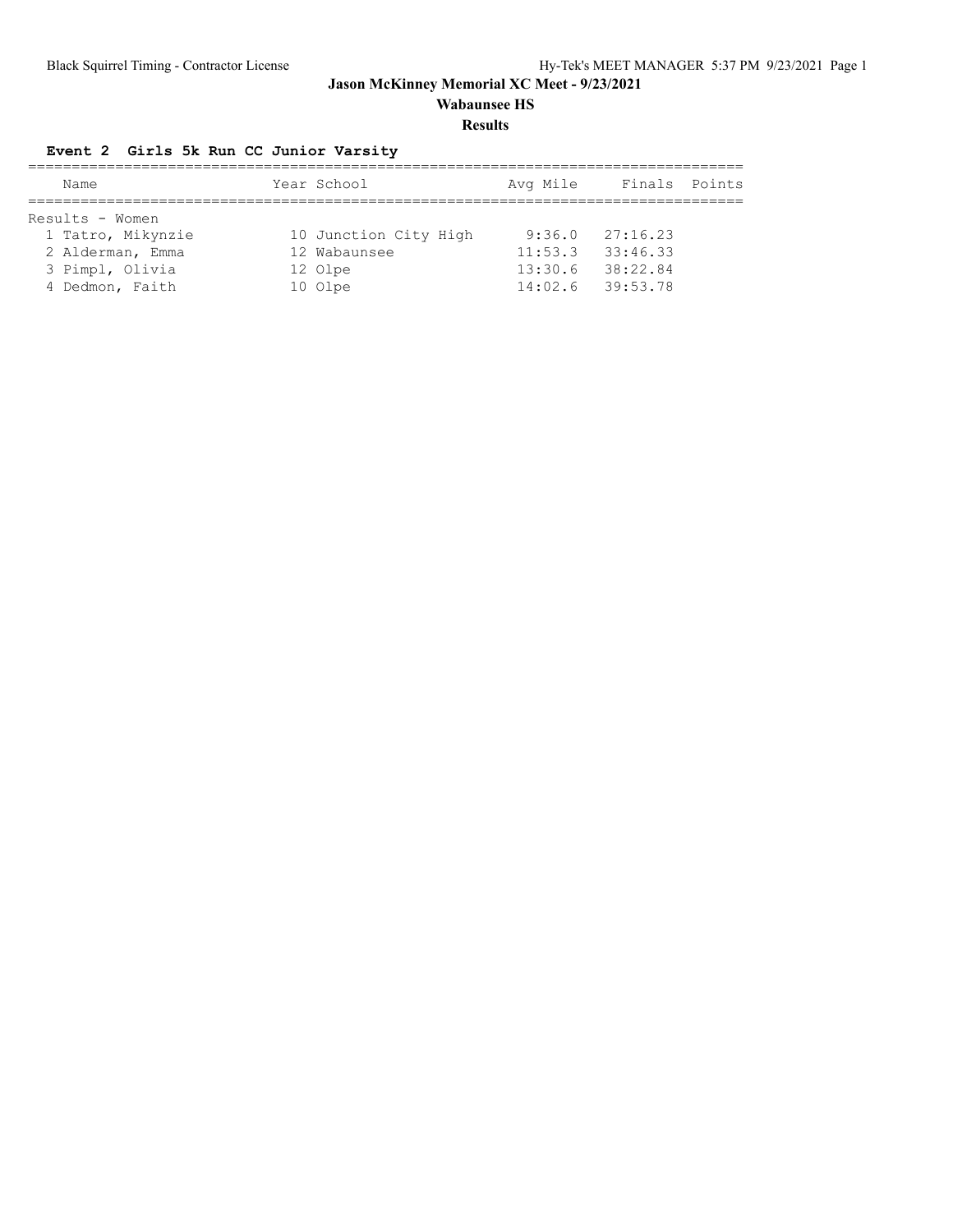**Wabaunsee HS**

#### **Results**

## **Event 1 Girls 5k Run CC Varsity**

| ==========<br>Name        | Year School           |   |   |   |    | Ava Mile |      | Finals   | Points         |      |
|---------------------------|-----------------------|---|---|---|----|----------|------|----------|----------------|------|
|                           |                       |   |   |   |    |          |      |          |                |      |
| Results - Women           |                       |   |   |   |    |          |      |          |                |      |
| 1 Wurtz, Payton           | 09 Wabaunsee          |   |   |   |    | 7:03.9   |      | 21:56.82 | 1              |      |
| 2 Stuhlsatz, Rebekah      | 11 Wabaunsee          |   |   |   |    | 7:27.6   |      | 23:10.58 | $\overline{2}$ |      |
| 3 Gros, Hattie            | 10 Frankfort          |   |   |   |    | 7:59.2   |      | 24:48.60 |                |      |
| 4 Schmidt, Elaina         | 10 Junction City High |   |   |   |    | 8:00.0   |      | 24:51.30 | 3              |      |
| 5 Castillo, Sophia        | 10 Wabaunsee          |   |   |   |    | 8:09.4   |      | 25:20.26 | 4              |      |
| 6 Donaldson, Jenna        | 11 Wabaunsee          |   |   |   |    | 8:12.9   |      | 25:31.36 | 5              |      |
| 7 Orear, Josie            | 12 Olpe               |   |   |   |    | 8:28.9   |      | 26:20.86 |                |      |
| 8 Myers, Alala            | 09 Junction City High |   |   |   |    | 8:43.9   |      | 27:07.59 | 6              |      |
| 9 Maike, Kyndal           | 12 Wabaunsee          |   |   |   |    | 8:44.9   |      | 27:10.58 | 7              |      |
| 10 Easterling, Ruth       | 10 Junction City High |   |   |   |    | 8:50.7   |      | 27:28.78 | 8              |      |
| 11 Emmert, Cecelia        | 12 Wabaunsee          |   |   |   |    | 9:08.4   |      | 28:23.70 | 9              |      |
| 12 Houston, Miranda       | 09 Madison            |   |   |   |    | 9:58.5   |      | 30:59.43 |                |      |
| 13 Lemon, Hailey          | 09 Junction City High |   |   |   |    | 10:16.2  |      | 31:54.28 | 10             |      |
| 14 Samuels, Jojo          | 12 Madison            |   |   |   |    | 10:46.2  |      | 33:27.68 |                |      |
| 15 Celte, Lucie           | 10 Madison            |   |   |   |    | 11:15.9  |      | 34:59.95 |                |      |
| 16 DeDonder, Bethany      | 10 Northern Heights   |   |   |   |    | 11:25.5  |      | 35:29.50 |                |      |
| 17 Arriaga, Sylvia        | 09 Junction City High |   |   |   |    | 11:40.9  |      | 36:17.51 | 11             |      |
| 18 McGuire, Molly         | 10 Northern Heights   |   |   |   |    | 13:14.8  |      | 41:09.12 |                |      |
|                           |                       |   |   |   |    |          |      |          |                |      |
|                           | Team Scores           |   |   |   |    |          |      |          |                |      |
| Rank Team                 | Total                 | 1 | 2 | 3 | 4  | 5        | $*6$ | $*7$     | $*8$           | $*9$ |
|                           |                       |   |   |   |    |          |      |          |                |      |
| Results - Women           |                       |   |   |   |    |          |      |          |                |      |
| 1 Wabaunsee               | 19                    | 1 | 2 | 4 | 5  | 7        | 9    |          |                |      |
| Total Time:<br>2:03:09.60 |                       |   |   |   |    |          |      |          |                |      |
| 24:37.92<br>Average:      |                       |   |   |   |    |          |      |          |                |      |
| 2 Junction City High      | 38                    | 3 | 6 | 8 | 10 | 11       |      |          |                |      |
| Total Time:<br>2:27:39.46 |                       |   |   |   |    |          |      |          |                |      |
| 29:31.90<br>Average:      |                       |   |   |   |    |          |      |          |                |      |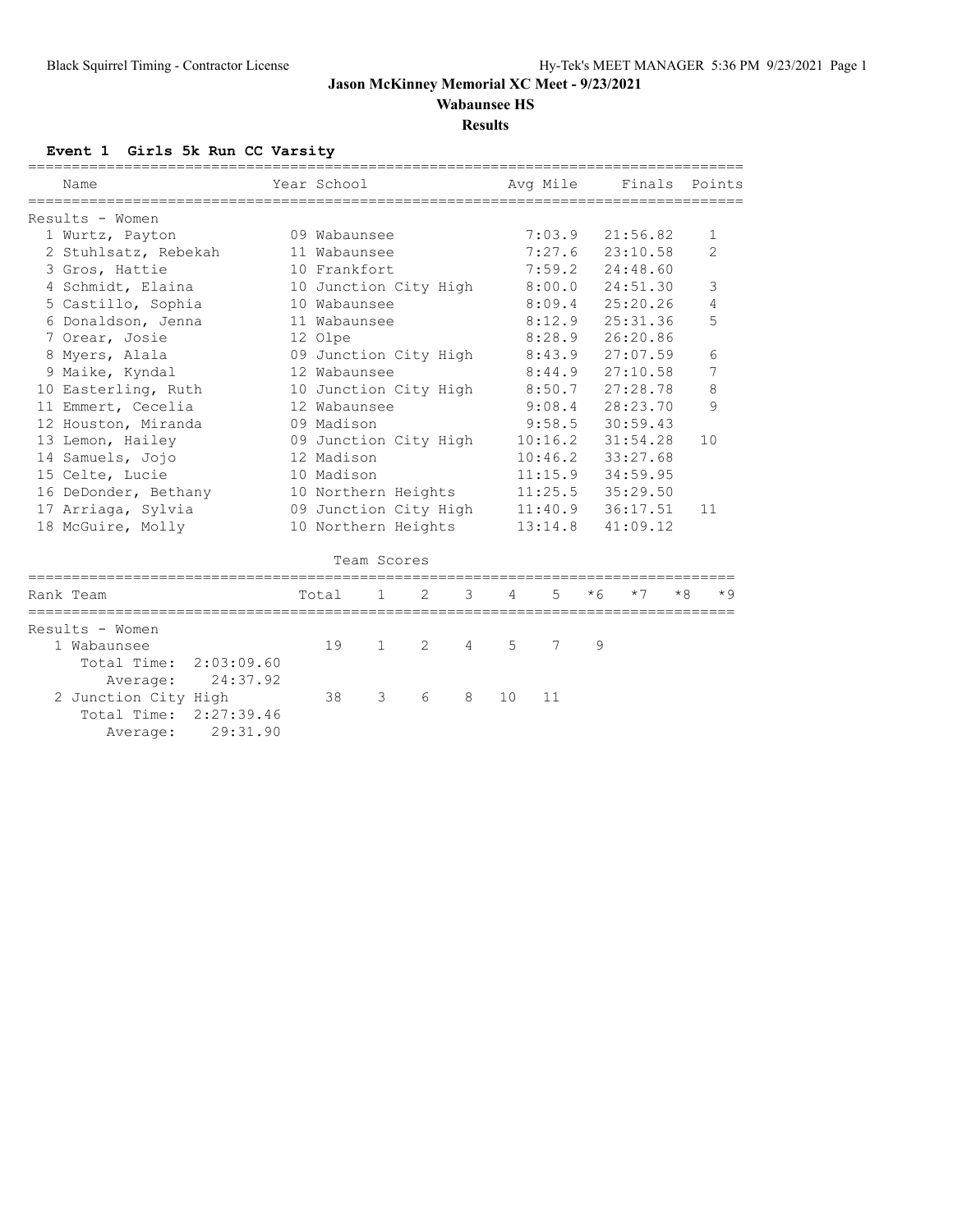**Wabaunsee HS**

#### **Results**

**Event 4 Boys 5k Run CC Junior Varsity**

| Name                   | Year School           | Avg Mile | Finals   | Points |
|------------------------|-----------------------|----------|----------|--------|
| Results - Men          |                       |          |          |        |
| 1 Pilling, Jackson     | 09 Junction City High | 6:42.1   | 20:49.23 |        |
| 2 Sifuentes, Timothy   | 11 Junction City High | 6:53.7   | 21:25.33 |        |
| 3 Tatar, Dallas        | 09 Junction City High | 7:24.5   | 23:00.74 |        |
| 4 Moore, Gavin         | 10 Junction City High | 7:40.4   | 23:50.13 |        |
| 5 Bassett, Will        | 11 Mission Valley     | 7:54.4   | 24:33.67 |        |
| 6 Rosauer, David       | 09 Junction City High | 7:54.6   | 24:34.45 |        |
| 7 Murray, Jerry        | 11 Junction City High | 7:56.1   | 24:38.97 |        |
| 8 Hancock, Jonah       | 09 Mission Valley     | 8:07.1   | 25:13.12 |        |
| 9 Ortega, Seth         | 10 Junction City High | 8:21.2   | 25:57.06 |        |
| 10 Beadles, William    | 09 Olpe               | 8:23.0   | 26:02.58 |        |
| 11 McGlothin, Eli      | 09 Junction City High | 8:41.6   | 27:00.39 |        |
| 12 Ross, Doug          | 11 Mission Valley     | 8:42.9   | 27:04.33 |        |
| 13 Sperry, Raichle     | 10 Mission Valley     | 10:14.6  | 31:49.48 |        |
| 14 Connelly, Sean      | 09 St. Xavier         | 11:09.4  | 34:39.46 |        |
| -- Easterling, William | 12 Junction City High |          | DNF      |        |